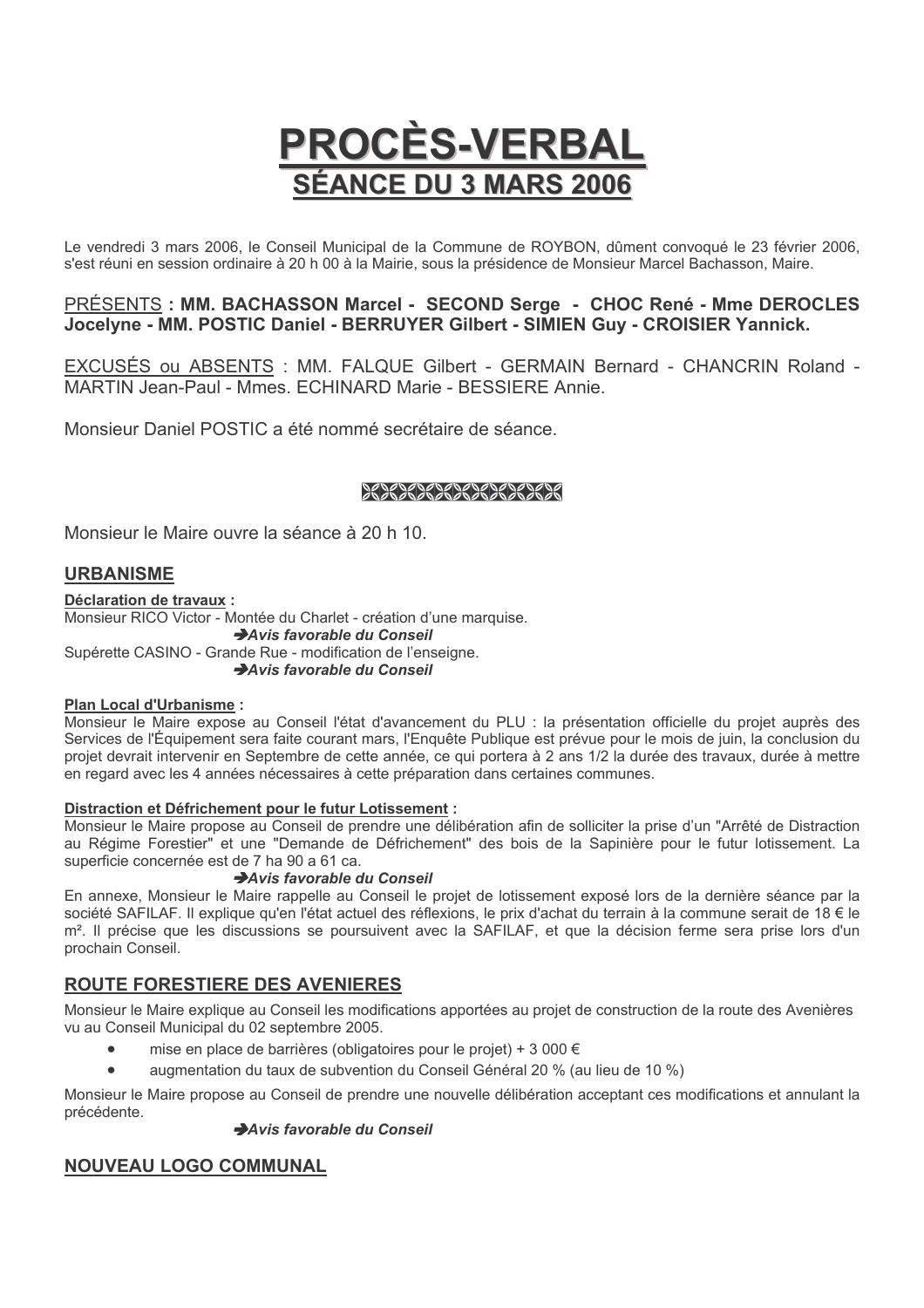Monsieur le Maire explique au Conseil le travail préparatoire effectué par lui-même, les adjoints et Mme. Sylvaine L'Hôte (conceptrice graphique) afin de définir un nouveau logo pour la Commune. Il précise que ce logo moderne, (avec des couleurs et des formes dynamiques, laissant apparaître l'esquisse de la statue de la liberté) illustrant la volonté de développement de la Commune sera repris dans les différents supports de communication communaux mais qu'il ne remplacera en aucune façon le blason de la commune qui lui, présente une connotation plutôt historique.

Monsieur le Maire propose au Conseil de se prononcer à partir de plusieurs déclinaisons de l'idée pressentie pour le papier courrier et cartes de visites.

Après discussion et vote, le Conseil se prononce pour la solution n° 4 : logo simple sans ajout de bandeau ni renfort graphique.

# **DIVERS**

#### Plans de la Commune :

Monsieur Daniel Postic rappelle au Conseil que la Commune avait fait fabriquer des plans de ville (1 m x 1,20 m) dont la pose n'avait jamais été concrétisée. Il propose la pose de ces plans en différents endroits du village : contre la barrière de la Place Saint-Romme côté sud, contre la Façade de l'Office de Tourisme, contre la Façade de la Maison de Retraite (après accord direction de l'hôpital), contre la Façade de l'Atelier Bois (accord de Mme. Giriat), dans l'Entrée du Secrétariat de Mairie et dans l'entrée des Permanences Sociales.

## Avis favorable du Conseil

Monsieur Postic explique au Conseil que des plans papier ont également été réalisés sur papier, qu'ils ont été diffusés à tous les habitants dans le numéro de février de Vivre à Roybon, et que l'informatique en permettra la réactualisation aisée : contournement du village, nouveau lotissement à la Sapinière....

## Bilan du Fonctionnement de la Bibliothèque et Mise en réseau des Bibliothèques :

Monsieur Daniel Postic expose au Conseil un bilan du fonctionnement de la Bibliothèque après près de 5 ans d'existence :

- Augmentation régulière du nombre d'adhérents : de 438 en 2002... à 561 en 2005...
- Augmentation régulière du nombre de prêts : de 7758 en 2002....à 15008 en 2005...
- Augmentation du nombre de services offerts au public : Livres, revues, CD audio, CD Rom, Consultations Internet, animations, interventions dans les Écoles et à l'Hôpital...

Monsieur Daniel Postic rend compte au Conseil du rendu de l'état des lieux des bibliothèque en Bièvre-Valloire et du plan de Mise en Réseau des Bibliothèques du Pays :

- La Bibliothèque de Roybon s'avère être un très bon équipement, bien doté et offrant un maximum de services aux adhérents. Son rendement est bon : les taux "nombre d'adhérents par rapport au nombre d'habitants" et "nombre de prêts réalisés par rapport au nombre d'adhérents" sont très bons.
- La mise en réseau des bibliothèques s'appuiera sur des bibliothèques "Têtes de Réseau" qui seront chargées de favoriser tous les échanges entre bibliothèques. Elles devrait permettre la circulation des documents, la spécialisation d'établissements dans certains domaines (BD, romans étrangers, fond local,...) et la possibilité pour les adhérents d'une bibliothèque de se rendre et d'emprunter dans toutes les bibliothèques du Pays.
- La solution proposée pour notre secteur est constituée d'une "Médiathèque Tête de Réseau" à Saint Siméon de Bressieux (desservant aussi Châtenay et Marnans) de deux "Médiathèques Relais territorial" à Roybon (desservant aussi Montfalcon et Saint Clair sur Galaure) et Viriville (desservant aussi Thodure, Beaufort, Marcollin), de deux "Bibliothèque de Proximité" à Lentiol et Marcilloles. Cette solution proposée accueille l'agrément du Conseil.

# Travaux de Construction du Groupe Scolaire :

-Monsieur Daniel Postic expose l'état des travaux de VRD au nouveau Groupe Scolaire. Environ 70 % des gros terrassements ont été effectués : terrasses parking supérieur, cours, parking inférieur. Le planning est donc respecté, la chaussée traversée est régulièrement nettoyée, les récents problèmes d'évacuation d'eau de pluie ont été résolus.

-Il explique au Conseil que de nouvelles subventions vont être demandées au Conseil Général au titre de l'amélioration de la sécurité aux abords du Collège. Pour ce faire, l'établissement d'un cheminement piétons a lieu d'être prévu entre le nouveau parking des écoles où se fera la dépose des bus et la Rue des Écoles, permettant ainsi le cheminement des collégiens en toute sécurité. Ce chemin empruntera l'ancien jardin des écoles et nécessitera la destruction d'un tronçon des anciens remparts. La société Alp' Etude a été sollicitée pour l'établissement d'un projet chiffré.

-Monsieur le Maire intervient en rappelant les prévisions de financement du projet de Groupe Scolaire : les financements devraient assurer environ 50 % des dépenses et la vente future des terrains de la Sapinière devrait permettre d'optimiser cette opération.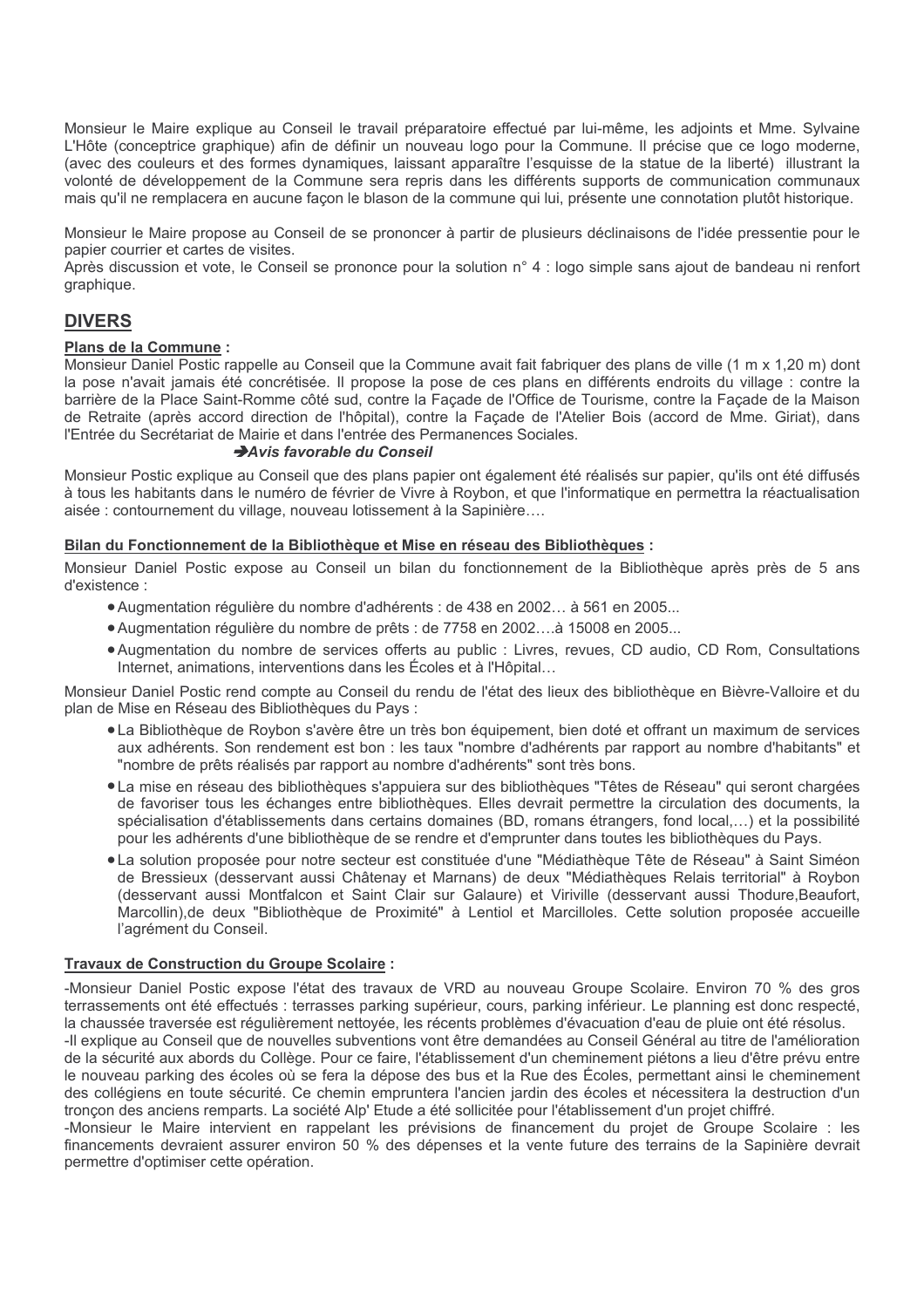-Monsieur le Maire explique également que l'ouverture des plis a eu lieu et a été globalement fructueuse : une économie allant jusqu'à 200 000 € pourrait être réalisée par rapport aux estimations ; ce qui permettrait d'optimiser la dépense des 2 Classes prévues en construction immédiate et acceptées au dernier Conseil. -La confirmation et le choix définitif des entreprises est prévue pour le 8 mars.

## Loi sur le Handicap :

-Monsieur Daniel Postic apporte au Conseil une information concernant la Loi sur le Handicap et ses implications dans le domaine de l'enseignement.

La loi handicap du 11 février 2005 pose le principe d'un nouveau droit pour la personne handicapée : le droit à «compensation» des conséquences de son handicap, expression de la solidarité nationale et moyen de l'égalité de traitement entre les citoyens handicapés et l'ensemble des citoyens.

Cette compensation du handicap prend entre autres, la forme de l'accès à un certain nombre de services ou d'établissements : le droit d'inscrire à l'école tout enfant porteur d'un handicap constitue une des évolutions fondamentales de la loi. Elle reconnaît la responsabilité de l'Éducation nationale vis-à-vis de tous les enfants et adolescents. Tout enfant handicapé peut donc désormais être inscrit dans « l'école ou l'établissement du second degré de son quartier », établissement scolaire de référence. Et c'est seulement avec l'accord de ses parents ou de son représentant légal qu'il peut être inscrit dans une école ou un établissement scolaire autre que cet établissement de référence, s'il a besoin d'un dispositif qui n'existe pas dans l'établissement le plus proche.

-Monsieur Postic explique que dans le cadre de cette loi, une Employée Vie Scolaire (EVS) a été recrutée début janvier afin de faciliter la scolarisation de deux enfants handicapés à l'école de Roybon.

-Il précise aussi que la construction des nouveaux locaux est aussi une démarche facilitant grandement l'accueil des enfants handicapés.

## Regroupement des Écoles Élémentaire et Maternelle :

Monsieur le Maire explique au Conseil qu'il a émis un avis favorable au projet de l'Inspection Académique de regroupement des Écoles "Élémentaire" et "Maternelle" sous la forme une seule École "Primaire". D'un point de vue pratique, M. Daniel Postic prendra la direction de cette École Primaire à cinq classes et bénéficiera du coup d'une décharge de classe d'une journée par semaine.

#### Office du tourisme :

-Monsieur René Choc présente au Conseil le projet d'aménagement de l'ancienne gare et de création d'une salle d'exposition défini par l'architecte "Patio Atelier" en collaboration avec la commission et l'Office de Tourisme.

L-e coût estimatif est de 170 000 € pour l'ensemble des travaux. Des demandes de subventions ont été faites auprès de Leader+, du Pays de Bièvre Valloire et du Conseil Général de l'Isère au titre de la "Création de Salle d'exposition" et des "Bâtiments Non Productifs de Revenus".

#### **Station Service:**

-Monsieur le Maire explique au Conseil que tous les dossiers sont finalisés et que le permis de construire est à l'étude. Il expose au Conseil l'implantation et les plans prévus. Reste à obtenir l'avis du CAUE concernant l'intégration de la station au projet de l'"Entrée de Village Ouest".

-Une discussion s'ensuit par rapport à la nécessité de ralentir les véhicules dans cette partie de l'Allée du 19 mars 1962, au doit de la future Station-Service et de l'Office de Tourisme. La Commission des Routes étudiera le problème en liaison avec la Société Alp'Etude qui est déià en charge du dossier d'aménagement de "Entrée de Village Quest".

## **Grippe aviaire:**

Après avoir rappelé qu'il s'agissait bien de prendre des précautions relevant de la sagesse et de la protection des oiseaux d'élevage mais qu'il fallait bien se garder de toute psychose. Monsieur le Maire annonce au Conseil le plan de prévention prévu par la Préfecture suite aux récents cas de grippe aviaire relevés dans le département de l'Ain.

- Recensement des oiseaux détenus par les habitants sur le territoire communal.
- · Informations aux personnes élevant des oiseaux sur les modifications à apporter aux conduites d'élevage afin d'éviter les contacts entre oiseaux d'élevage et oiseaux sauvages.
- Informations au public sur la conduite à tenir par rapport à la découverte d'oiseaux sauvages morts.

## Délibérations diverses :

\*Monsieur le Maire propose au Conseil d'approuver la proposition de nouveaux tarifs pour les photocopies, duplicopies, etc... que les différents services de la Commune sont amenés à produire pour le public, les associations et les collectivités. Ces nouveaux tarifs seront appliqués au 1<sup>er</sup> avril 2006.

#### Avis favorable du Conseil